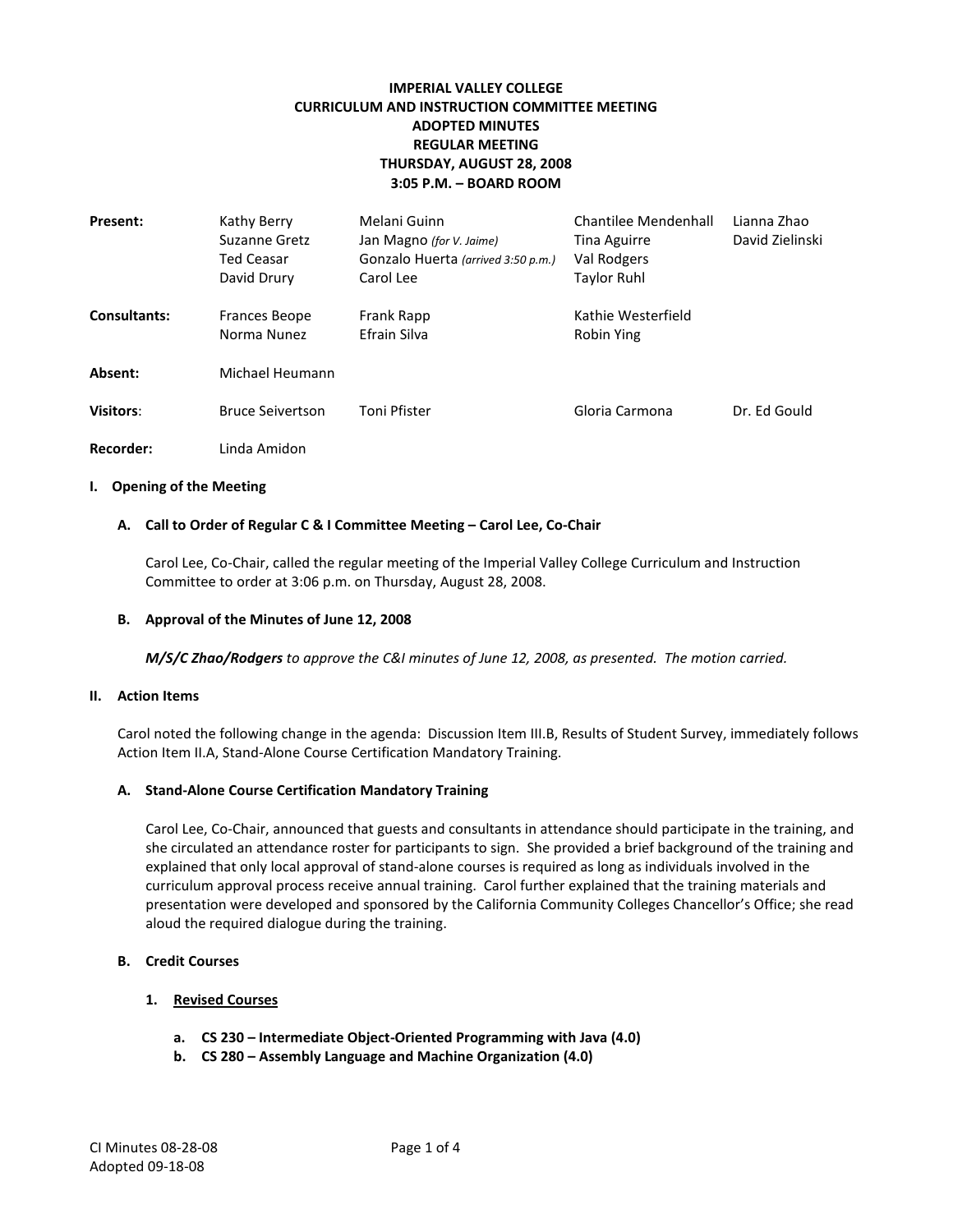*M/S/C Zhao/Guinn to approve the revision of the prerequisite for CS 230 and CS 280, effective immediately, with corrections (the class limit was increased from 24 to 25 and minor typographical errors corrected). THE MOTION WAS PULLED AND THE ITEMS TABLED.*

Jan Magno, representing absent voting member Victor Jaime, pointed out that because of the change in prerequisites for the courses, the content review or validation must be attached to the course outlines for CS 230 and CS 280. Jan questioned the omission of the validation from the course outlines, and explained that without the content review required by Title 5, the committee couldn't vote on the proposed changes. She expressed concern that the Curriculum & Instruction Committee was not following approved matriculation requirements. A discussion followed on course revision processes. Jan stated that the matriculation department would be audited in two years, and she expressed concern that courses without content review would be denied and the prerequisites considered to be ineligible.

## **2. New Courses**

## **a. ENGL/HUM 226 – Introduction to Mythology (3.0)**

*M/S/C Zielinski/Drury to approve the addition of ENGL/HUM 226, Introduction to Mythology, to the credit curriculum, effective with the 2009 – 2010 academic year, as presented. THE MOTION WAS PULLED AND THE ITEMS TABLED.*

The above discussion regarding the lack of content review for CS 230 and CS 280 was carried over to the discussion regarding ENGL/HUM 226. David Zielinski acknowledged receipt of an email from Norma Nunez indicating the need for validation matrices for these courses. He explained that Carol Lee and Michael Heumann had developed the courses as a favor to, and in an effort to help, students. David presented a validation matrix for existing English courses.

## **C. Distance Education Courses – Addendum Documentation**

- **1. MATH 119 – Elementary Statistics**
- **2. SPAN 100 – Elementary Spanish I (5.0)**

*M/S/C Zhao/Rodgers to approve the Distance Education Addendums for MATH 119 and SPAN 100, to provide greater access and allow the inclusion of all modalities of learning, as presented. The motion carried.*

## **D. Noncredit Courses**

## **1. Revised Noncredit Courses**

- **a. MUS 801 – Stage Band for Older Adults**
- **b. MUS 802 – Community Chorus for Older Adults**

*M/S/C Guinn/Drury to approve the revision of the course title and description, measurable course objectives and minimum standards for passing, and textbooks for MUS 801 and MUS 802, as approved*  by the Chancellor's Office, as of the approved effective term, as presented. The motion carried.

## **E. Majors and Certificates**

## **1. Revised Majors and Certificates**

**a. Agricultural Business Management Major**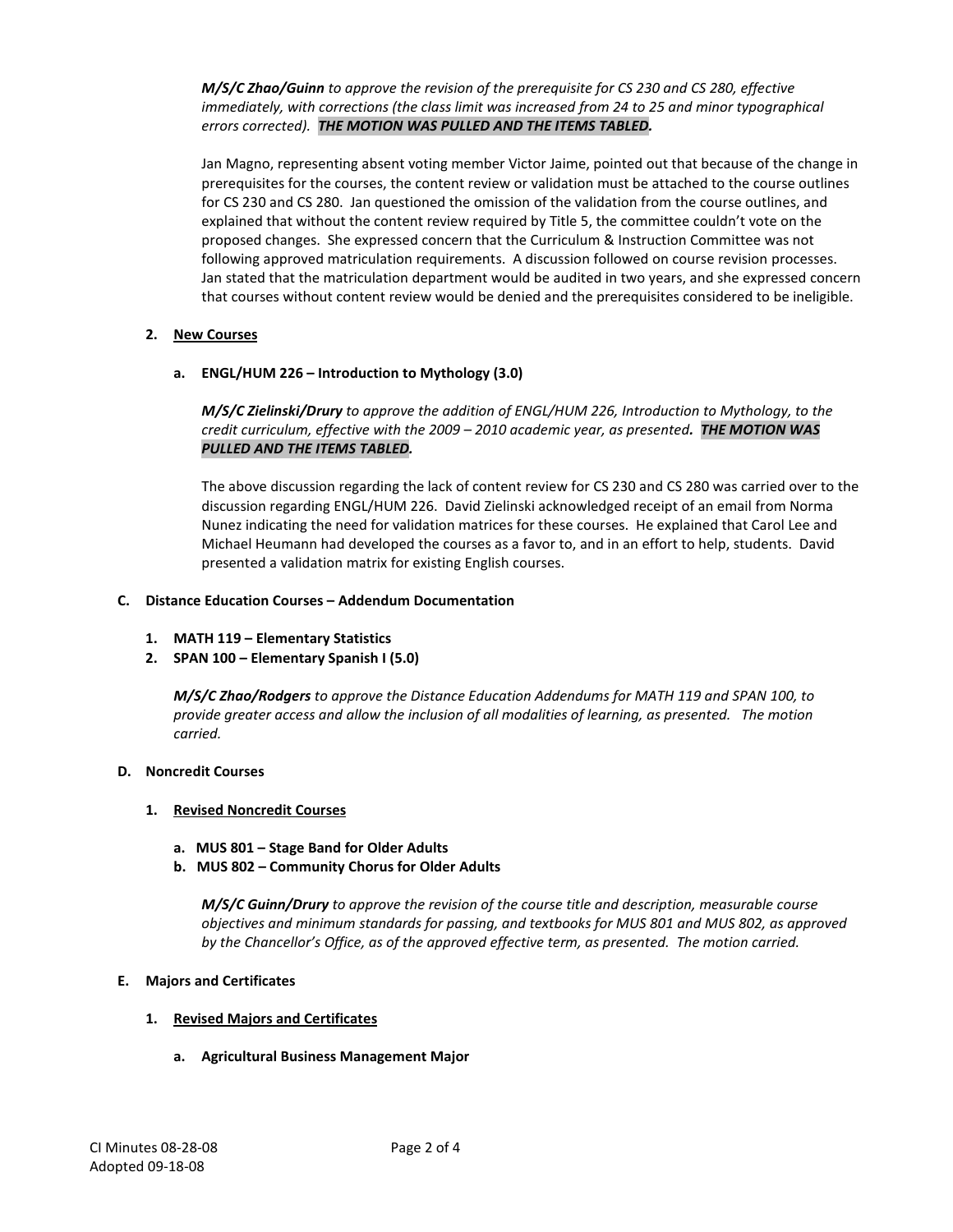*M/S/C Zhao/Guinn to approve the revision of the Agricultural Business Management Major (add AG 101 to Section I; add AG 140 and AG 170 to Section II; move ECON 102 from Section 1 to Section II), effective with the 2008 – 2009 academic year, as presented. The motion carried.*

## **b. Agricultural Science Major**

*M/S/C Zhao/Dury to approve the revision of the Agricultural Science Major (add AG 101 to Section I; add AG 080, AG 150, AG 260 and AG 270 to Section II; change title of AG 250; move CIS 101 from Section I to Section II), effective with the 2008 – 2009 academic year, as presented. The motion carried.*

## **c. Agricultural Business Management Certificate**

*M/S/C Zhao/Drury to approve the revision of the Agricultural Business Management Certificate (add AG 101 to first section; add AG 140 to second section; increase units from 25 to 25 – 26 units), effective with the 2008 – 2009 academic year, as presented. The motion carried.*

Referring to items II.E.1. a through c, Carol reported that errors in the Agricultural Business Management Major and Certificate and in the Agricultural Science Major were discovered and the corrections were included in the 2008 – 2009 General Catalog. She explained these proposals represented formal presentation of the corrections made to the majors and certificate for tracking purposes.

## **d. English Major**

## *THIS ITEM WAS WITHDRAWN AND TABLED.*

**e. Humanities Major**

## *THIS ITEM WAS WITHDRAWN AND TABLED.*

## **III. Discussion Items**

## **A. Accreditation**

Kathy Berry provided a brief status report on accreditation. She stated the required plans are being written, and she encouraged anyone interested in participating in this process to attend the weekly Friday meetings scheduled at 8:30 a.m. (budget/resource plan) and 10:30 a.m. (educational master plan).

## **B. Results of Student Survey**

# *(As noted above, this item was discussed immediately following Action Item II.A above.)*

The survey results were presented to committee members while Kathy Berry provided a brief summary. She stated the survey was conducted last spring using Survey Monkey and the results sent to the campus community via All Users email. The findings generally indicate that survey participants are fairly happy with their experiences at IVC. Pointing to the results of question 24 of the survey, Kathy noted that transfer is the educational goal of the majority of the participants. Kathy encouraged members to refer to the survey results when completing future program reviews. The general discussion that followed included whether to conduct the survey again (members prefer an annual survey for program review purposes); some of the problems with the survey process (notice about the survey was too short), and suggestions for future surveys. A narrative of the survey, which was prepared by Frank Rapp for accreditation, will be emailed to committee members.

## **IV. Information Items**

## **A. Status of Program Inventory**